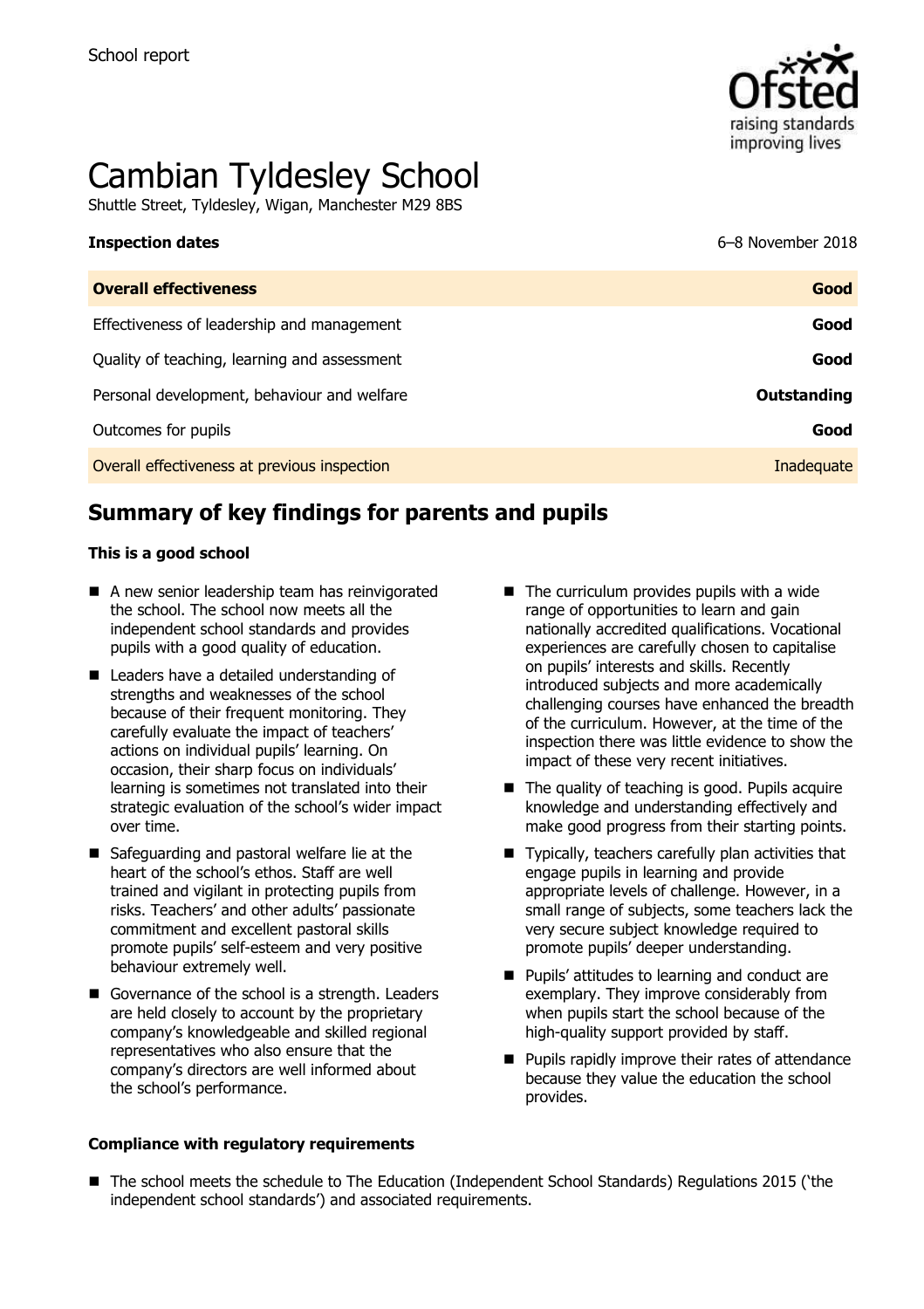

# **Full report**

## **What does the school need to do to improve further?**

- **IMPROVE the quality of leadership and management by further enhancing the strategic** analysis and evaluation skills of senior leaders, so they make best use of the detailed information they hold about the school.
- **IMP** Improve the outcomes for pupils by fully embedding the changes made to the curriculum to provide more opportunities for the most able pupils to attain higher qualifications.
- Improve the quality of teaching, learning and assessment by:
	- enhancing teachers' subject knowledge in subjects in which they are not experts to ensure that teaching in all subjects routinely promotes pupils' confidence and ability to apply skills to develop their knowledge and understanding at greater depth.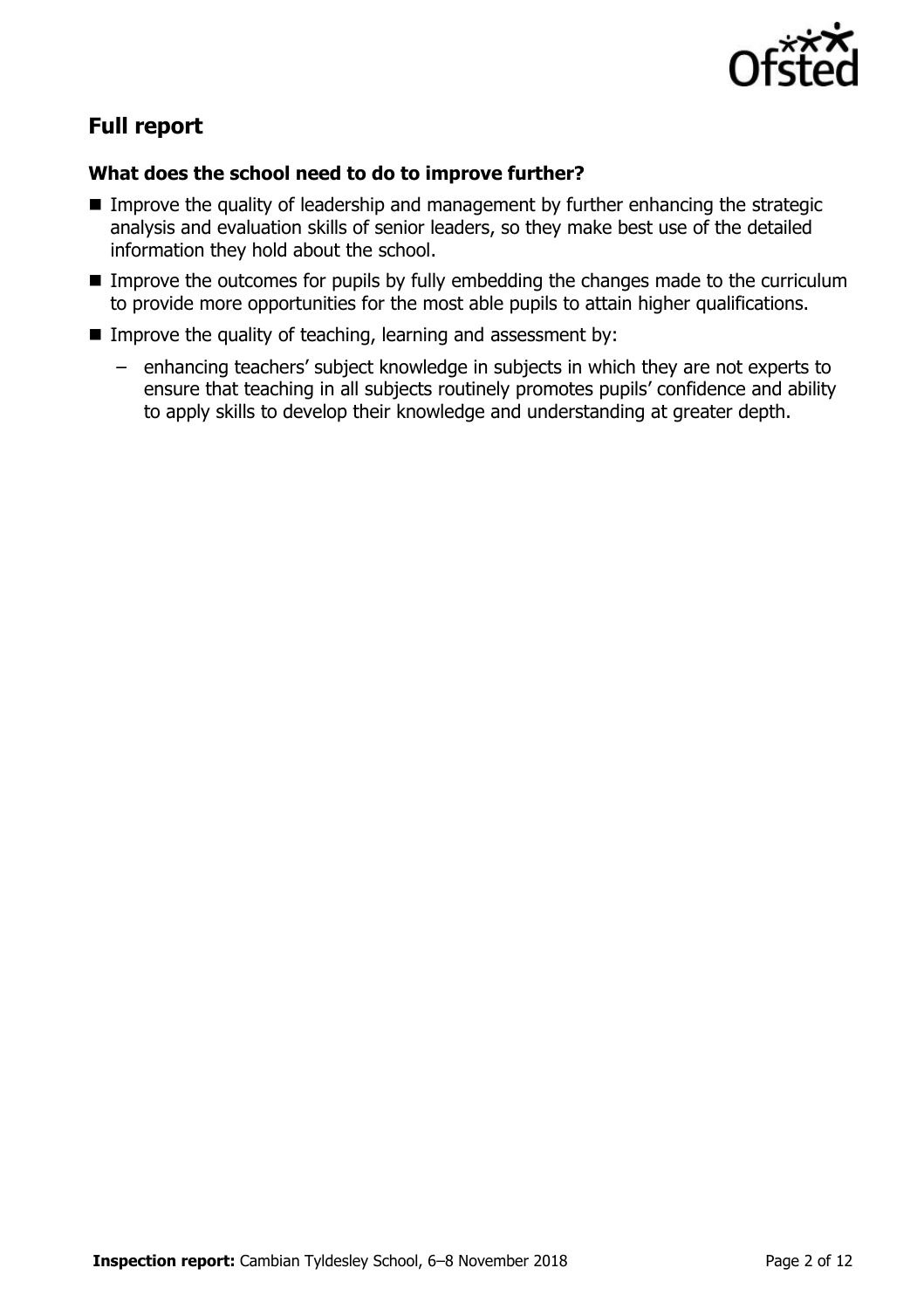

## **Inspection judgements**

#### **Effectiveness of leadership and management Good**

- The proprietor and leaders have ensured that all the independent school standards are met.
- Two years ago, the school was judged to be inadequate. Leaders' actions have revitalised staff and empowered them to bring about considerable improvement. Consequently, the school is a place of learning which is valued by its pupils and of which its leaders and staff are rightly proud.
- Leaders have a clear vision to provide an excellent education that meets the needs of the pupils who attend Tyldesley School. They know the school's strengths and weaknesses well because of their frequent checks on its performance. This is particularly the case in relation to the impact of their actions to meet the needs of individual pupils, and is exemplified in their detailed case studies. Leaders use this knowledge effectively to identify appropriate priorities for further development. However, on occasion, leaders' sharp focus on checking the impact of actions on individual pupils sometimes clouds their strategic evaluation of the broader impact of the school over time. Leaders are aware of this and taking appropriate action to enhance their strategic management skills. However, the impact of this training is still to be fully realised.
- Leaders ensure that they meet the requirement to provide information for parents, carers and others on request, including those required by the standards relating to the school's website. Detailed annual reports, and the school's contributions to the review of pupils' education, health and care plans, keep parents and local authorities well informed about pupils' academic and emotional progress. Well-established systems ensure that appropriate information about pupils is effectively shared with parents and care homes at the start and end of the school day.
- The feedback from local authority officers and other professionals who work with pupils attending the school affirms the positive impact that the school now has on pupils' emotional well-being and academic progress. This is exemplified in such comments as, 'The school's nurturing ethos has provided pupils with a stable and caring environment in which to learn and has consequently changed some pupils' trajectories away from criminality.'
- This is a caring school that effectively promotes British values. Leaders develop pupils' spiritual, moral, social and cultural understanding well through a range of activities. These include the election of pupil councillors who work with leaders to bring about improvements, for example by proposing enhancements to the outdoor recreational provision for pupils, including the replacement of worn-out goalposts. Pupils undertake a range of visits to develop their understanding of and contribution to the local community and British society. These include visits to museums, places of worship and to local homes for the elderly. Pupils also host visits from new police recruits and those officers who are retiring from the force, who return to see how the school buildings have changed from their previous use as a local police station.
- Teachers' continuing professional development is effective, valued by staff and closely linked to the priorities for the school. Teachers and teaching assistants receive highquality induction to their roles from the proprietary company and the school leadership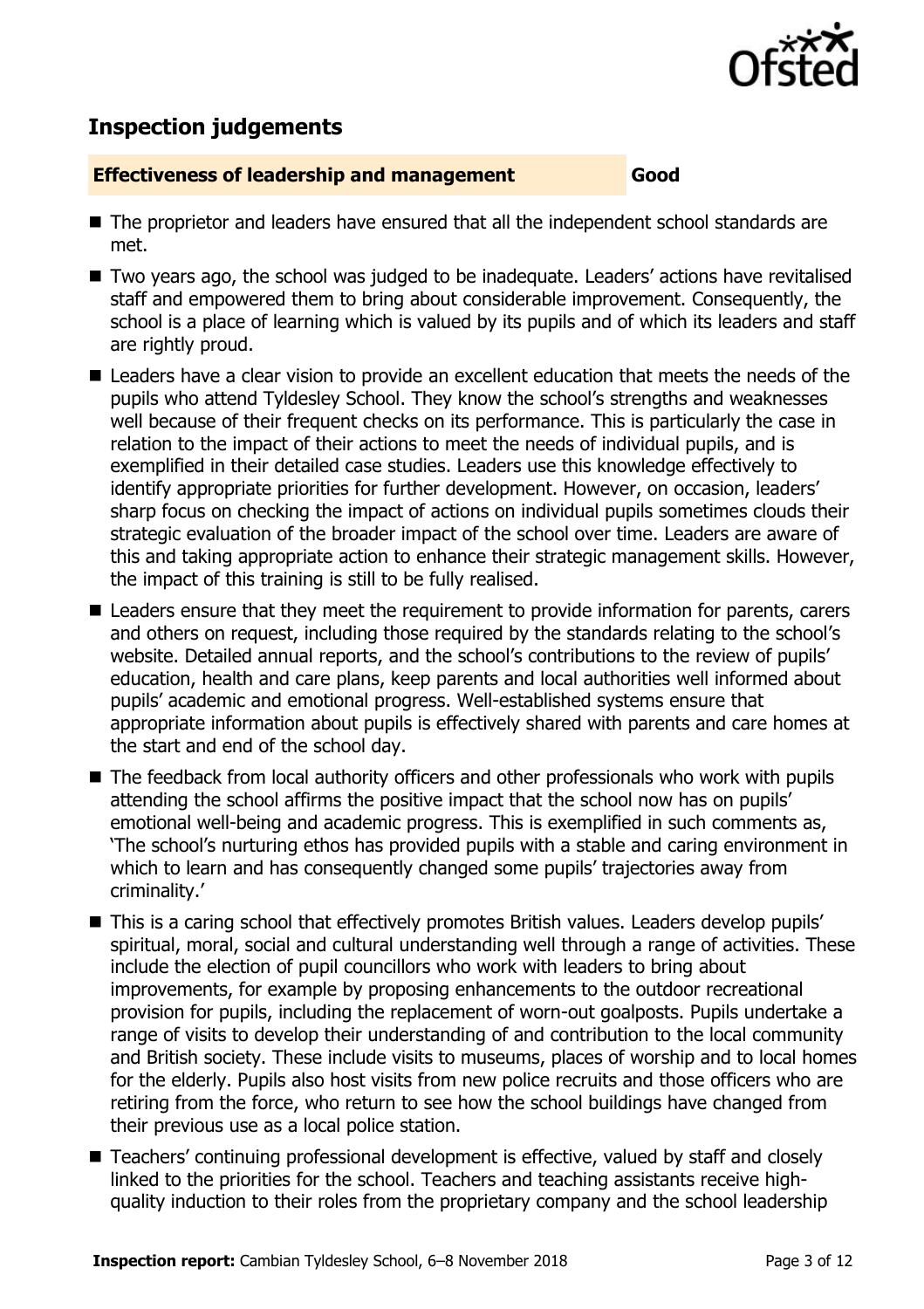

team. Staff are strongly encouraged to develop and enhance their knowledge and skills. Consequently, some teaching assistants have completed the training necessary to qualify as teachers and fulfil that role in the school. Staff meet regularly to share their learning during daily briefings. However, leaders' analysis of the long-term impact of training on pupils' outcomes is sometimes more limited.

- The school provides pupils with a broad and balanced curriculum that meets the requirements of the standards. The curriculum is carefully designed to meet the academic, social and emotional needs of pupils, including on the rare occasions when pupils stay into the sixth form. It provides pupils with opportunities to develop their knowledge and understanding of personal, social, health and economic education (PSHE), alongside the basic skills required in literacy and numeracy. As a result, pupils effectively access learning in a range of other subjects and regularly achieve nationally accredited academic qualifications. New subjects, recently added to the curriculum, provide pupils with opportunities to study a broad range of subjects at a higher level, for example in business studies and history.
- The curriculum provides pupils with carefully considered vocational experiences, including where possible access to a range of work experiences, which capitalise on their interest and abilities. A small number of carefully selected and suitably checked alternative education providers are used to provide some pupils with appropriate specialist training and experiences in horticulture, vehicle maintenance or construction. Consequently, pupils are well prepared for their next stage of education or employment.
- **Pupils participate in a range of on-site and off-site physical education activities, including** boxing and trampolining, which develop their social skills, alongside promoting their physical development. Leaders have ensured that pupils have access to suitable changing and showering facilities on the school site.
- The school does not receive any additional pupil premium or special educational needs funding from those local authorities placing pupils in the school.
- Although the school is registered for sixth-form education, typically only one or two pupils attend in this age range. This is because leaders are attuned to the most appropriate courses to meet older learners' needs and effectively promote suitable education pathways in further education or apprentice employment.
- Leaders keep up-to-date records and logs of events within the school, including those that record incidents of serious behaviour. These logs record incidents and their outcomes in detail. They are regularly evaluated by senior leaders, and effectively shared with senior managers within the proprietary company in weekly key performance indicator reports and during their site visits.

#### **Governance**

- The governance of the school is effective and has ensured that all the independent school standards are met.
- The proprietary company has a well-established and effective accountability structure in place to ensure that the school leaders are closely held to account for the impact of their work.
- Knowledgeable and skilled regional managers from the proprietary company frequently receive detailed information about the school's performance and regularly visit to check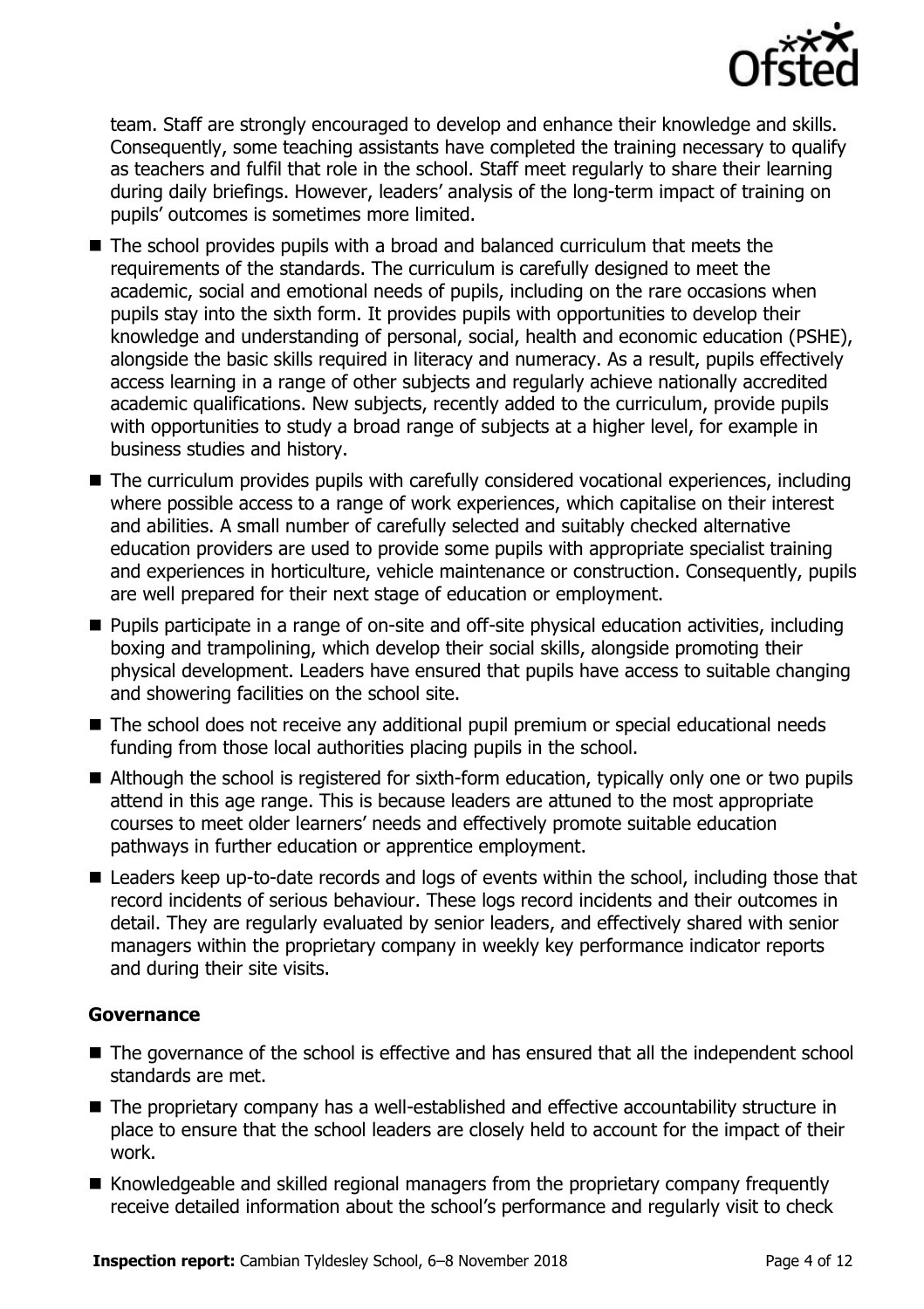

that it is accurate. These regional officers subsequently keep directors of the company regularly updated about the school's performance. Directors also visit the school to check that the information they receive reflects a true picture of the school. Consequently, senior directors of the proprietary company have a secure understanding about the school's development and progress since the last inspection and the current priorities for development.

## **Safeguarding**

- The arrangements for safeguarding are effective.
- Leaders and the proprietary company, including their regional managers, have ensured that safeguarding arrangements are fit for purpose and are followed meticulously. Leaders ensure that the statutory checks on the suitability of staff to work with pupils, including those members of staff who are employed by other organisations or who work in other schools in the company, are completed before they commence work in the school.
- Leaders' actions ensure that the school is a safe environment in which pupils can learn. Appropriate systems are in place for pupils to relinquish and safely store unauthorised items such as their phones. Carefully controlled site access ensures that pupils remain safe during their time in school.
- Staff have up-to-date knowledge of safeguarding procedures because of the frequent training that they receive. They are vigilant about the potential risks that pupils may face and share any concerns effectively and appropriately. Leaders share information with parents and appropriate authorities effectively to ensure pupils' safety.
- The proprietary company has ensured that the school's safeguarding policy is published on the school website. Appropriate monitoring and filtering arrangements are in place for the school's internet connection. Well-established and effective practices provide pupils with appropriate and safe access to technology and information held online.

#### **Quality of teaching, learning and assessment Good**

- Teachers have high expectations of their pupils. Typically, teachers use their assessment of pupils to plan carefully activities that are appropriately challenging and that systematically build upon pupils' prior knowledge and understanding. Consequently, pupils, including the few that are in the sixth form, routinely follow well-crafted individualised learning plans, to ensure that they make swift progress in their learning.
- Teachers generally have good subject knowledge, particularly in their specialist subjects or areas of vocational experience. For example, music teaching strongly promotes pupils' technical understanding of notation and the structure of rhythms because of the technical knowledge and expertise of the teacher. However, on some occasions, particularly when teaching subjects which are not their subject specialisms, teachers' subject knowledge is not as strong. As a result, misconceptions occur, and some work set for pupils is too easy or too hard. Consequently, on occasion, this limits pupils' development of knowledge and understanding at a greater depth.
- The teaching of mathematics is of high quality. Teachers use their secure subject knowledge to carefully plan activities which develop systematically pupils' knowledge and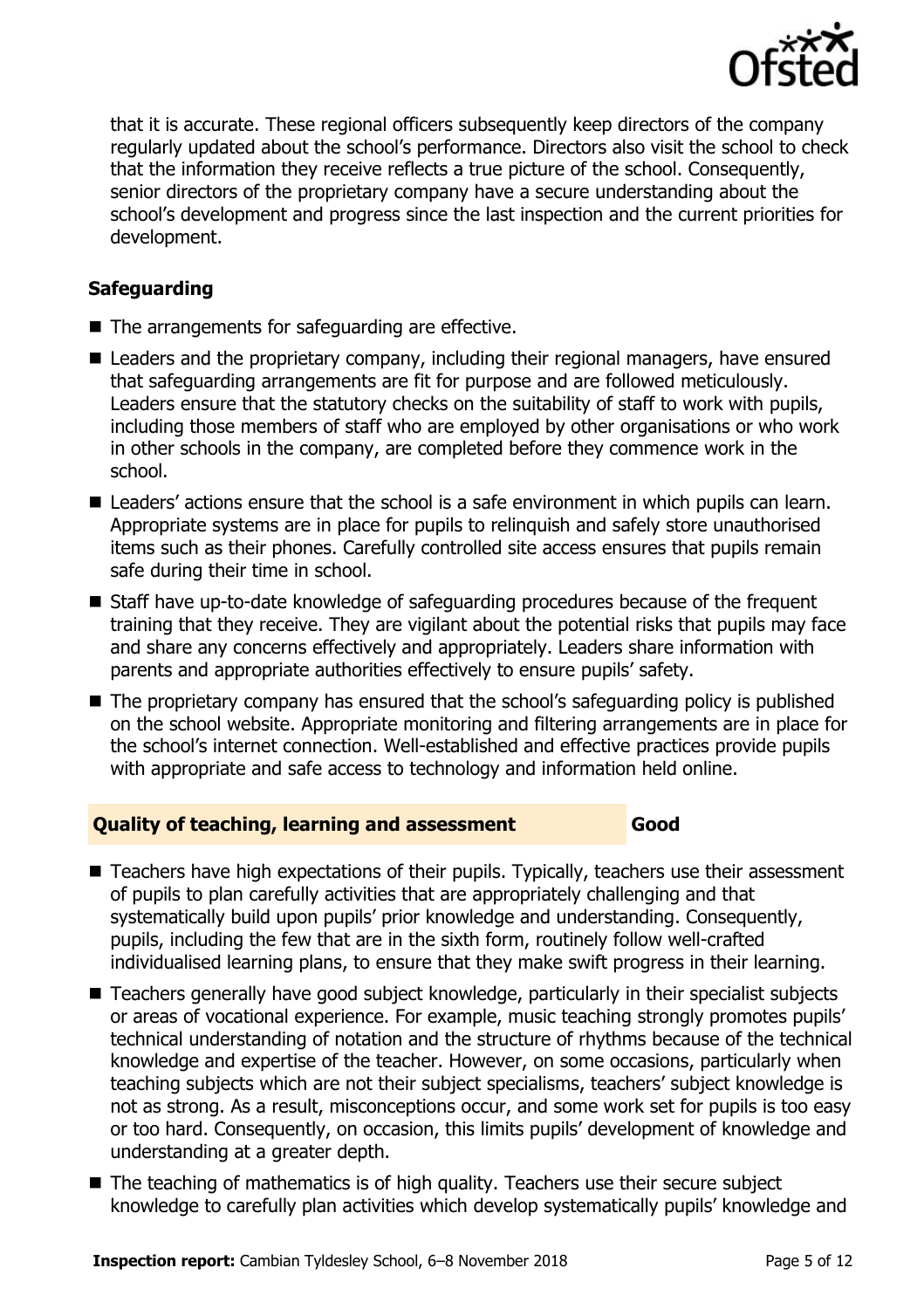

understanding across a wide range of mathematical topics. Teachers make good use of links to everyday mathematical situations to consolidate pupils' learning and allow them to practise their skills in solving problems.

- Reading and writing are taught effectively across the school. As a result, pupils read effectively and apply well these skills to access a range of learning because of the good quality of teaching they receive.
- The school has a library of books which reflect pupils' interests and the focus of their literacy studies. Teachers promote the love of reading effectively through scheduled times for reading, and by making effective use of opportunities to promote reading in other subjects.
- The work in pupils' books shows that most teachers systematically plan sequences of activities to develop pupils' knowledge and skills, and that they provide sufficient opportunities for pupils to consolidate and apply these.
- At the core of all teaching is the aim of supporting pupils to overcome the barriers to learning produced by their considerable social and emotional needs. Teachers and teaching assistants do this particularly well. As a result, pupils' self-esteem and confidence in their own abilities flourish in an atmosphere of mutual respect. Sometimes, however, pupils are overcome by their emotions and can present some considerable challenges to staff. Staff swiftly and effectively apply their training and skills to de-escalate these emotional outbursts and minimise their impact on pupils' learning.

#### **Personal development, behaviour and welfare <b>COUNG COUTS** Outstanding

#### **Personal development and welfare**

- The school's work to promote pupils' personal development and welfare is outstanding.
- **Pupils triumph over their considerable barriers to learning, particularly those relating to** their emotional and mental health needs. This is because of the careful nurturing, supportive ethos and good quality of teaching provided by teachers and other adults working in the school. As a result, pupils reinvigorate their engagement in education and develop excellent attitudes to learning.
- **Pupils value the excellent information and quidance they receive about their future career** choices. This advice is presented in an impartial manner by a suitably qualified and experienced careers consultant, who frequently visits the school to meet with pupils and deliver information activities. Additionally, the high-quality careers advice and guidance provided by the school is further enhanced through frequent opportunities for pupils to visit local colleges and employer careers events. Leaders also foster pupils' higher aspirations through visits to university departments and open day events. All pupils have access where appropriate to carefully chosen work experiences that are closely linked to pupils' own interests and take account of their abilities, skills and knowledge. As a result, nearly all pupils leave the school to continue in education, employment or training.
- **Pupils value their excellent relationships with staff and recognise they have their interests** at heart. Pupils routinely told inspectors verbally and in writing of their pride in the school and what it had done for them. This was exemplified in such comments as, 'I cannot fault this school and the way teachers recognise our different learning styles' and 'Tyldesley school has changed me [for the better] from the sort of person I used to be. [One] who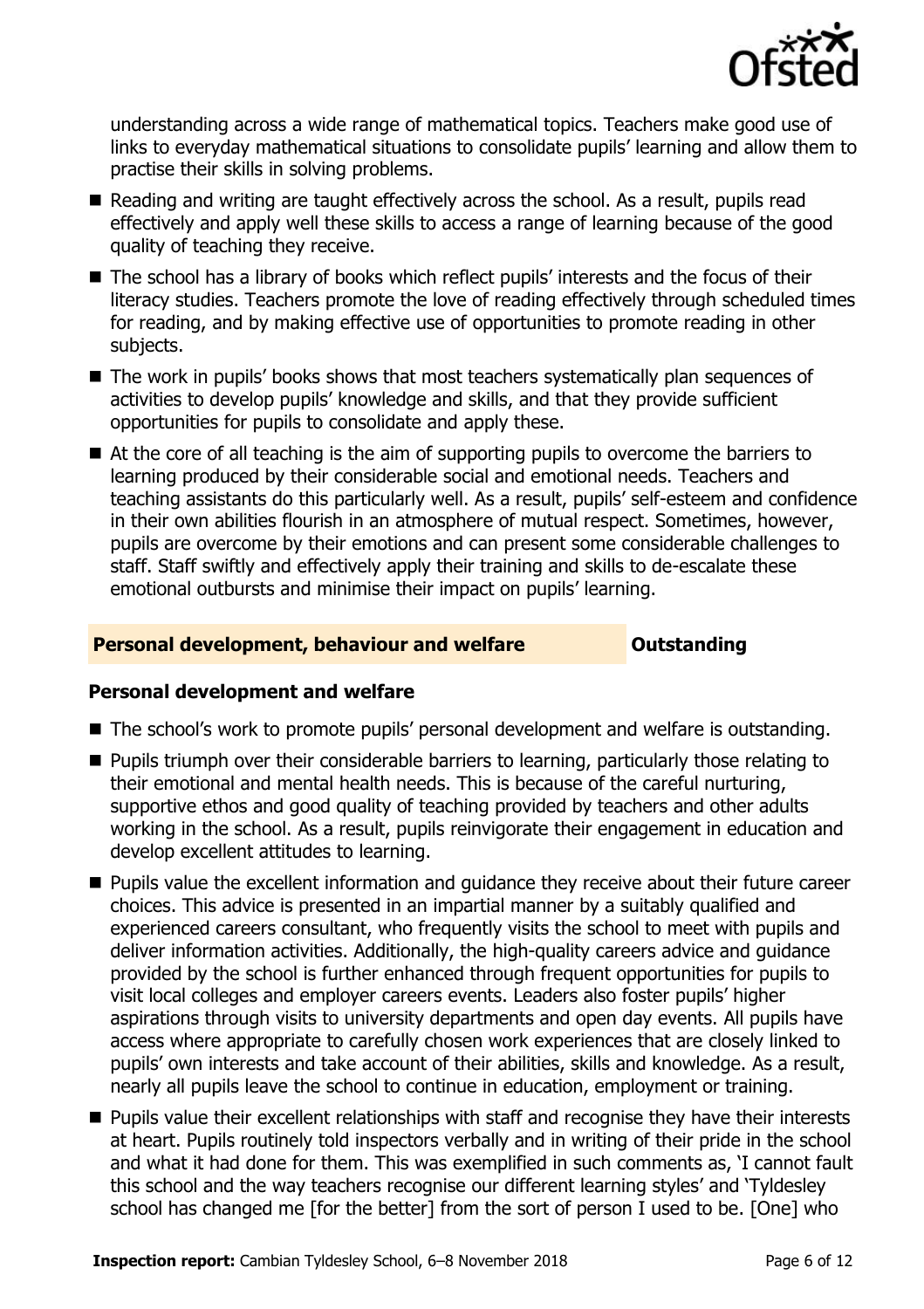

didn't care.'

- The personal, social and health education programme strongly develops pupils' understanding of healthy lifestyles and diversity. Pupils confidently discuss and promote the rights of people who have protected characteristics, including those relating to gender and sexuality, because they have been taught well and developed a sensitivity to such matters.
- **Pupils know how to keep safe in school and in the community because of the high-quality** teaching that they receive from both teachers and visiting experts, such as local fire and police officers. Pupils have a secure understanding about how to keep safe while using technology because online safety is an intrinsic part of the school's curriculum.

#### **Behaviour**

- $\blacksquare$  The behaviour of pupils is outstanding.
- Pupils' conduct around the school is typically exemplary. Pupils new to the school quickly settle because of well-established routines and the fair and respectful implementation of school rules. Pupils show respect and tolerance for each other and for staff and visitors. For example, pupils routinely held doors open for adults and often offered the inspector the more comfortable chairs during meetings or visits to classrooms.
- **Pupils strongly and swiftly develop their self-regulation skills relating to their behaviour** because of the high-quality guidance and support they receive. As a result, pupils initiate their own actions to head off an emotional crisis, for example taking a short time-out with a teaching assistant before quickly returning to lessons.
- **Pupils say they feel safe in school and demonstrate an understanding of the different** types of bullying. Pupils who spoke with the inspector found it difficult to recollect or identify acts of bullying and were confident that if it did occur, staff would do all they could to prevent it from continuing.
- The overwhelming majority of pupils join the school with considerable gaps in their education or prolonged absences from school, often due to exclusion. However, pupils soon make rapid and considerable improvement and attend well. Absences are typically for genuine reasons, such as illness or an emotional crisis. All pupils who are unable to attend school are provided with appropriate additional support and homework materials, to minimise the impact of their absence on their learning. Exclusions are extremely rare in the school and for appropriate reasons.

#### **Outcomes for pupils Good**

- All pupils attending the school are disadvantaged by their social, emotional and mental health needs. They commonly enter the school with considerable gaps in their knowledge and understanding, with levels of attainment below those expected for their age. Pupils leave the school reading well, with the ability to communicate in writing and with a positive work ethic.
- **Pupils make good academic progress from their starting points because of the quality of** teaching they receive. As a result, they frequently attain standards that allow them to continue in their education beyond school, and achieve nationally accredited qualifications in mathematics, English and a range of other subjects, including vocational studies. Some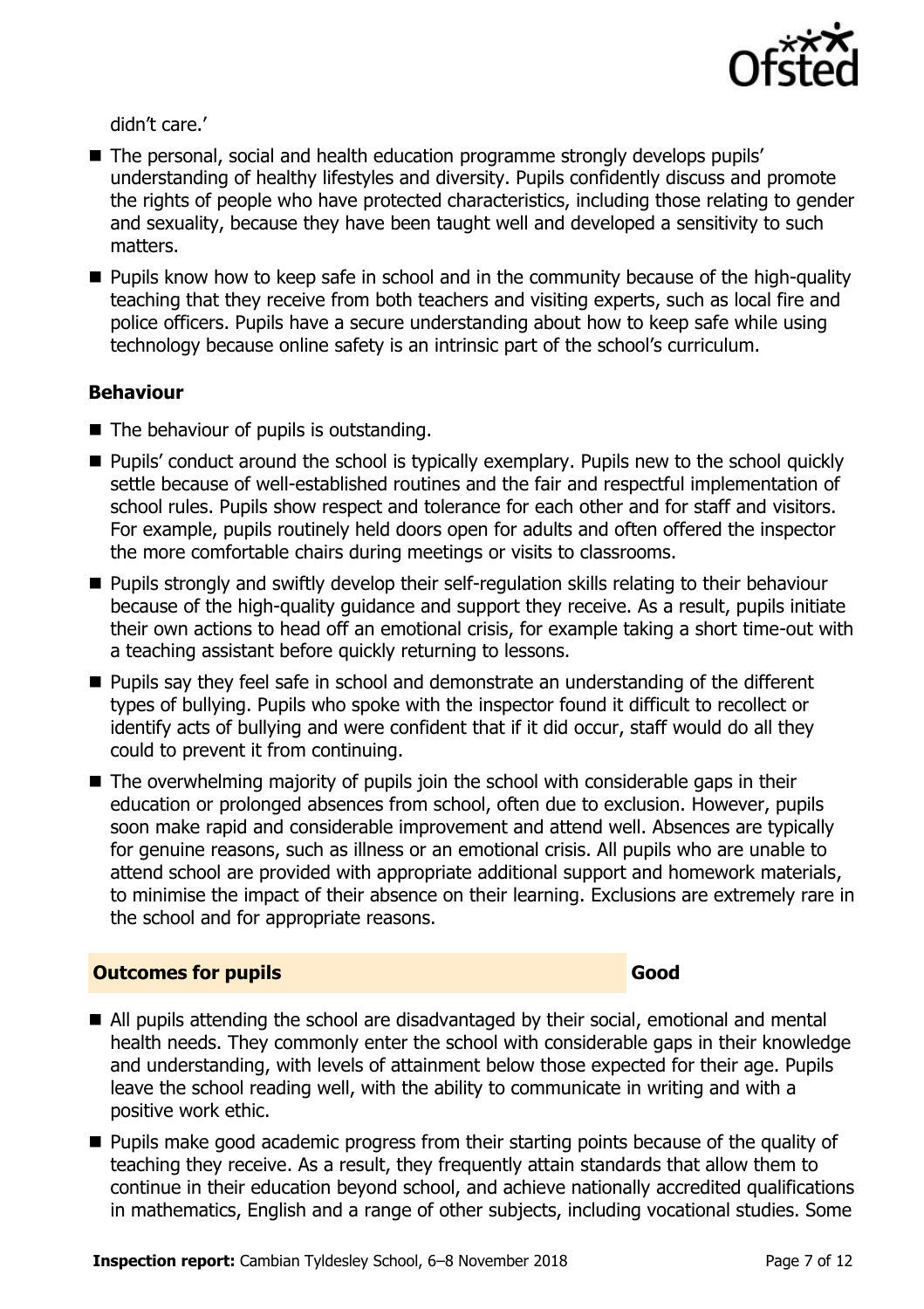

pupils make such good progress that they attain pass grades in GCSE subjects.

- Leaders make good use of national accreditation to support learners' engagement in education and reflect their interests. Consequently, pupils who are new to the school follow a carefully constructed curriculum that promotes the skills required for them to attain basic qualifications in literacy, numeracy and PSHE. These are strongly celebrated and consolidate and effectively promote pupils' self-esteem. As result, pupils eagerly engage in more difficult learning to achieve higher qualifications.
- The school's biggest success is the impact it has on promoting the positive outcomes for pupils' behaviour and attitudes to learning, which prepare them well to continue their learning and enter the world of work. Pupils enter the school with a high level of disaffection with education and often present challenging behaviour. Quickly, pupils develop emotional stability and a love of learning that is reflected in their frequent attendance, excellent conduct and their eagerness to engage in learning. As a result, the overwhelming majority of pupils continue in education, training or employment when leaving the school.
- **Pupils complete work experience, where appropriate, that links closely to their personal** interests and builds upon vocational studies in school, including work in local hair salons, and other local businesses.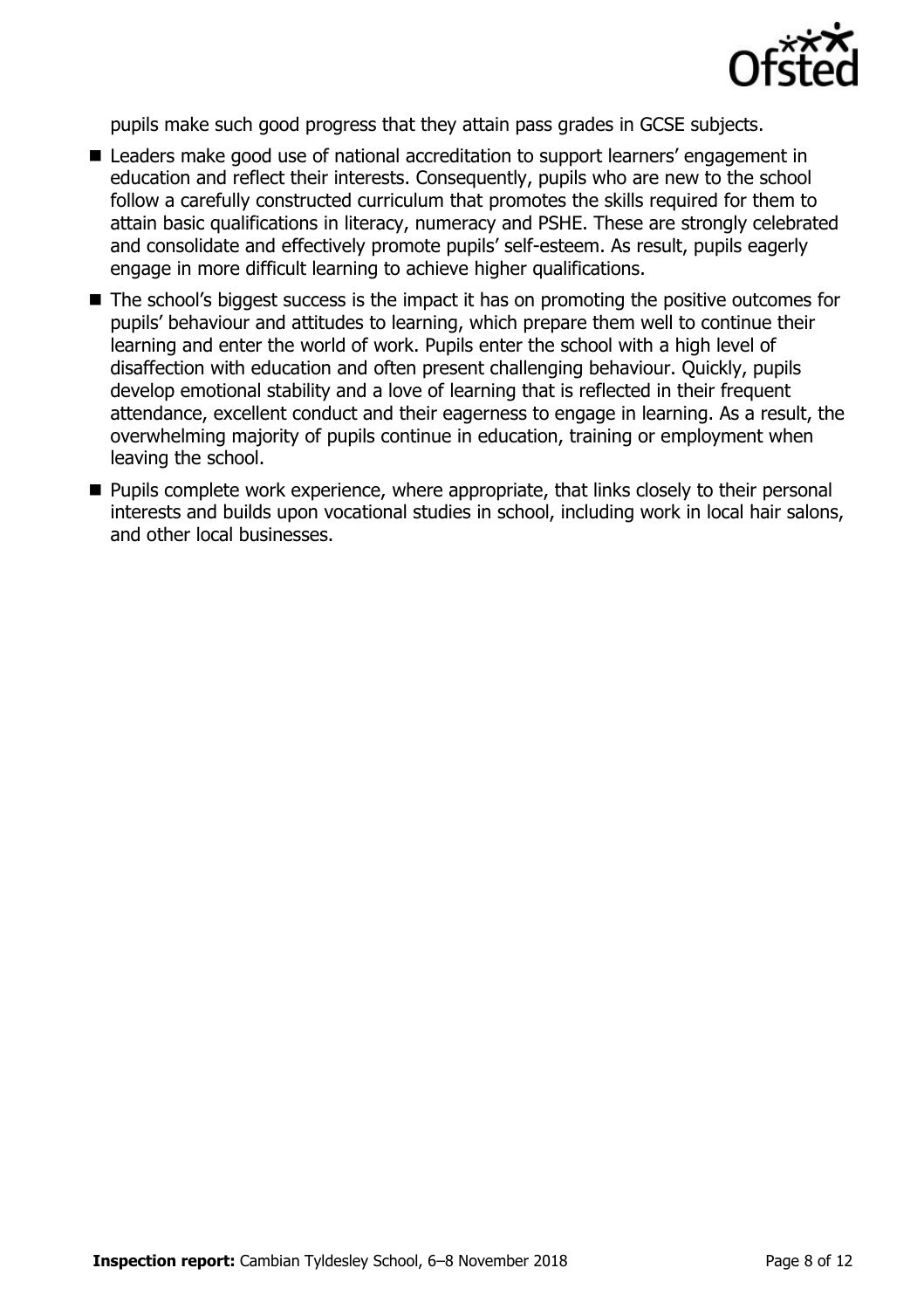

# **School details**

| Unique reference number | 135557   |
|-------------------------|----------|
| DfE registration number | 359/6009 |
| Inspection number       | 10053729 |

This inspection was carried out under section 109(1) and (2) of the Education and Skills Act 2008, the purpose of which is to advise the Secretary of State for Education about the school's suitability for continued registration as an independent school.

| Type of school                      | Other Independent Special School       |
|-------------------------------------|----------------------------------------|
| School category                     | Independent school                     |
| Age range of pupils                 | 11 to 19                               |
| Gender of pupils                    | Mixed                                  |
| Number of pupils on the school roll | 19                                     |
| Number of part-time pupils          | $\overline{0}$                         |
| Proprietor                          | Cambian Group                          |
| Chair                               | <b>Anne Marie Carrie</b>               |
| <b>Headteacher</b>                  | <b>Vicky Heaton</b>                    |
| Annual fees (day pupils)            | £41,500                                |
| Telephone number                    | 01942 877 660                          |
| Website                             | www.cambiangroup.com/cambiangroup.aspx |
| Email address                       | education@cambiangroup.com             |
| Date of previous inspection         | 15-17 November 2016                    |

## **Information about this school**

- Cambian Tyldesley School is registered as an independent special school for 34 boys and girls, aged from 11 to 19, who have social, emotional and mental health difficulties. Very small numbers of pupils have attended the school in the sixth form.
- The school was taken over by Cambian in April 2014.
- The school was inspected in November 2016, when unmet independent school standards were identified. At a subsequent monitoring inspection in October 2017, the school met all of the previously identified unmet standards.
- The headteacher took up post in November 2016.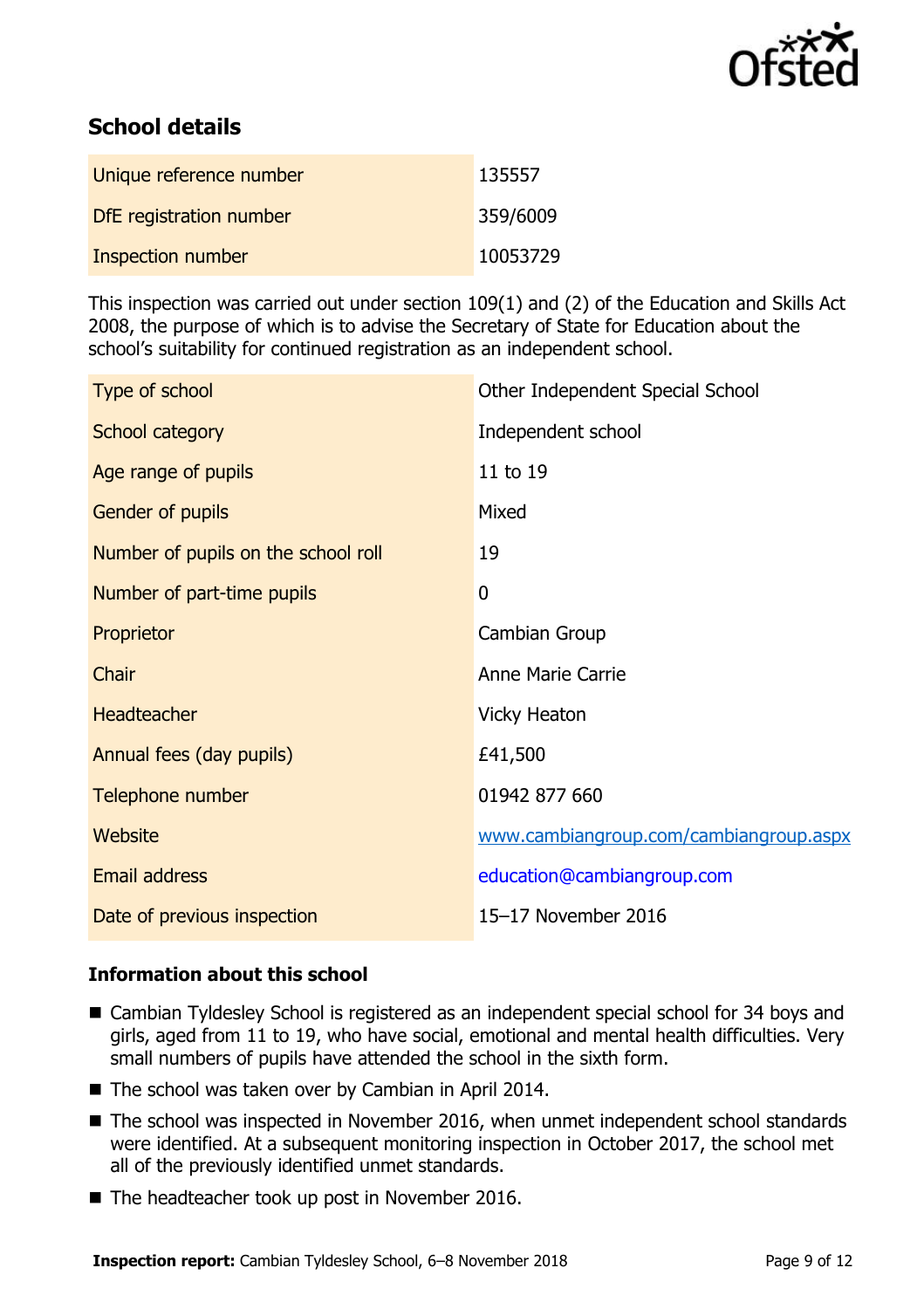

- Nearly all pupils are placed by local authorities and have an education, health and care plan.
- The school aims to 'develop a culture of high expectation where all pupils are encouraged to develop, academically, emotionally and socially'.
- The school uses two alternative providers to enrich the opportunities for pupils, Red Box Training, Bolton and Apple Cast North West, Wigan.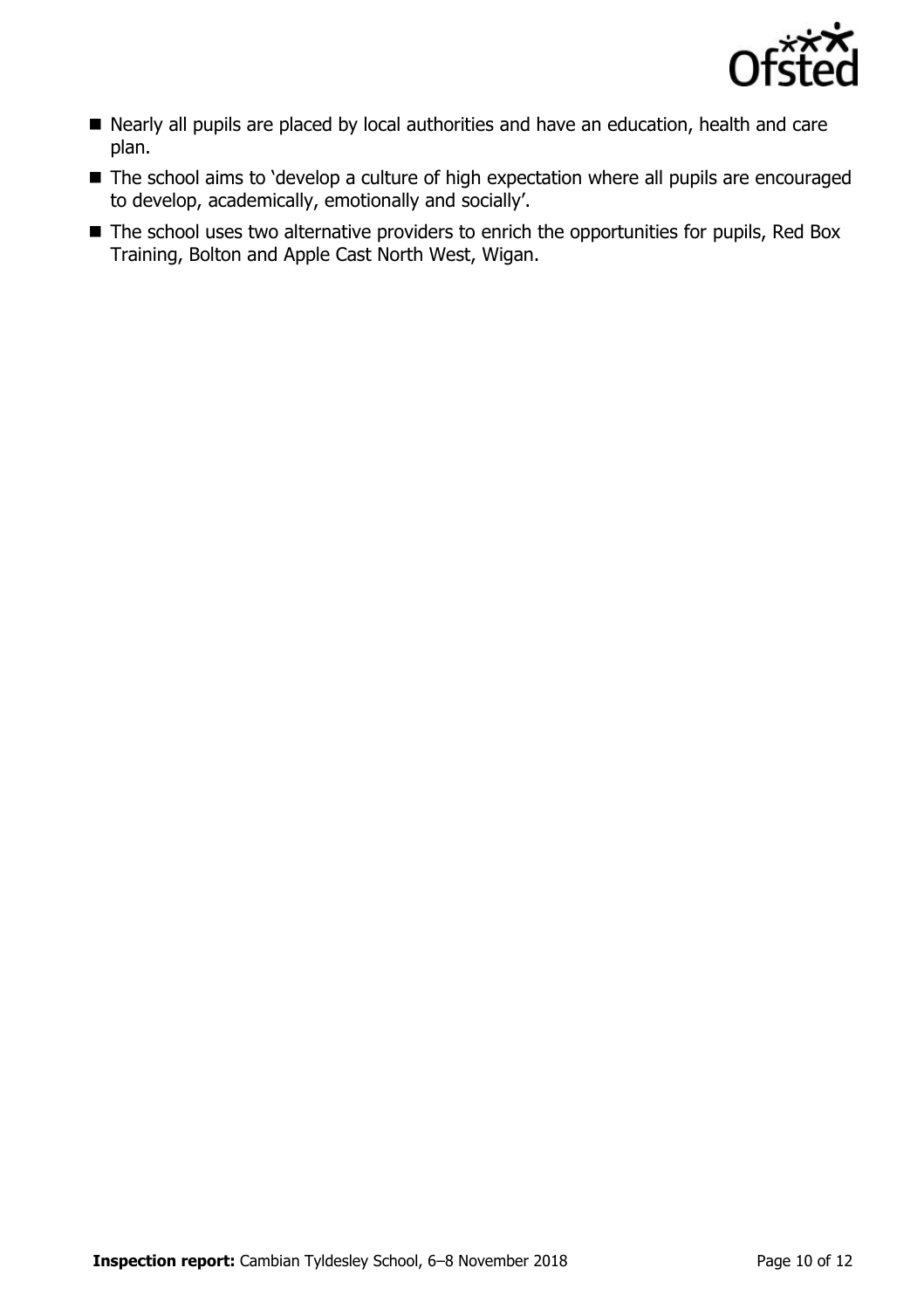

## **Information about this inspection**

- This inspection was conducted with one day's notice to the school.
- The inspector observed learning throughout the school, checked the school's compliance with the independent school standards and looked at samples of pupils' work across a range of subjects. The inspector spoke with pupils about their work and school life.
- The inspector held meetings with leaders, regional managers of the proprietary company, teachers and other adults working in the school. The inspector held telephone conversations with officers of local authorities who have placed children in the school, specialist therapeutic practitioners who work with pupils attending the school and a director of the proprietary company.
- The inspector scrutinised an extensive range of school documentation, including policies, planning, documentation relating to the leadership and management of the school and information about the progress, behaviour and attendance of pupils in the school. He scrutinised the school's records and systems to check the suitability of adults to work in the school.
- The inspector considered the information from a meeting with a local authority social worker placing a pupil in the school, and the written responses to the staff questionnaire.
- There were no responses to the online parent questionnaire, Parent View.
- There were no responses to the online pupils' questionnaire.
- The inspector made a thorough tour of the school and visited an alternative provider currently used by the school.

#### **Inspection team**

John Nixon, lead inspector **Her Majesty's Inspector**